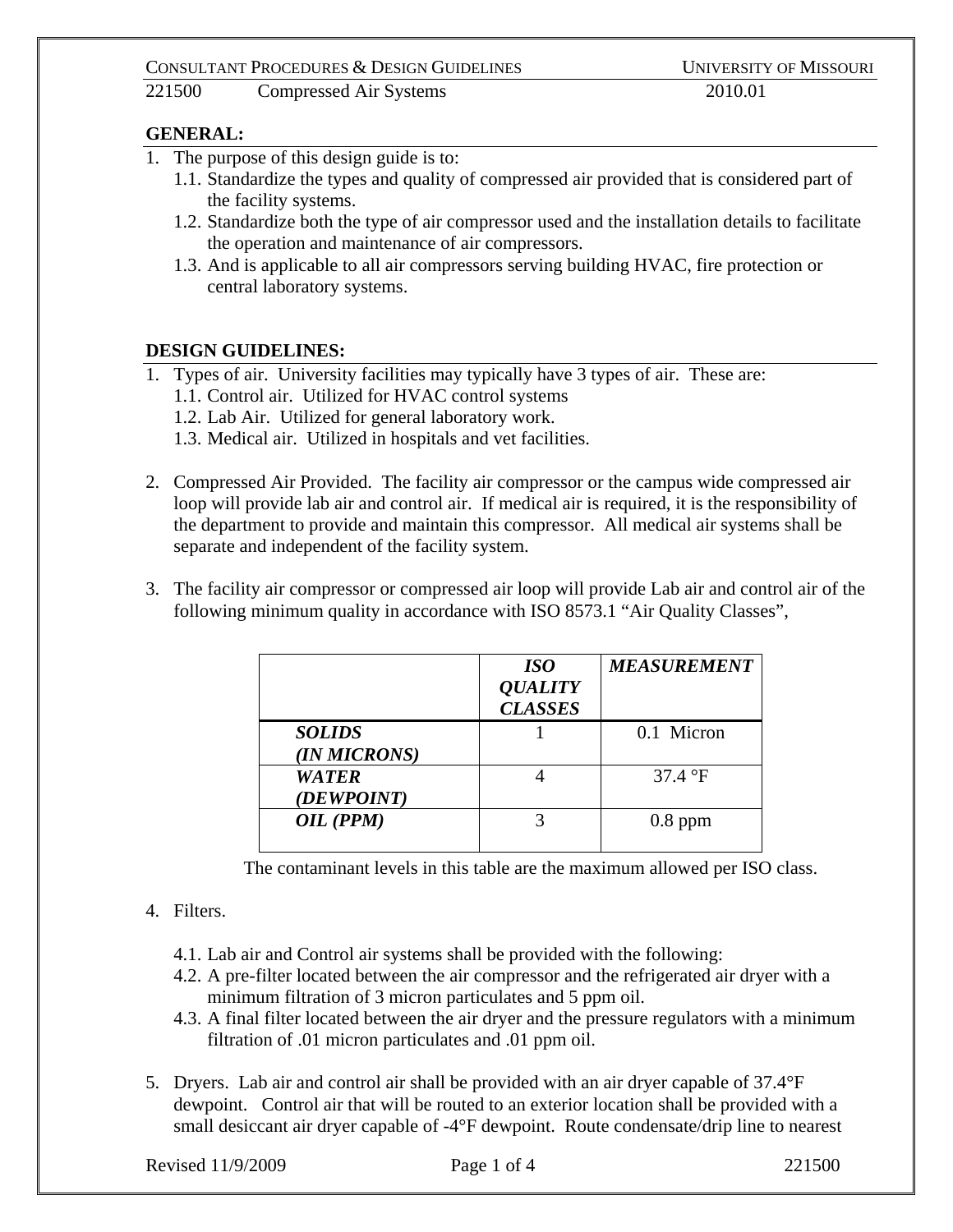### CONSULTANT PROCEDURES & DESIGN GUIDELINES UNIVERSITY OF MISSOURI

221500 Compressed Air Systems 2010.01 floor drain.

- 6. Sizing. Compressed air sizing shall be based on generally accepted methods, using 1 scfm per lab outlet and applying a diversity factor based on the number of probable outlets in use.
- 7. Run time. The compressor shall be selected to provide a 30% run time based on a single compressor running. Duplex compressors shall be selected such that the combined run time shall not exceed 30%.
- 8. Air compressors shall be located in accessible locations for maintenance. A minimum 3 ft access space in front of serviceable belts, machine guards, oil reservoirs and electrical components shall be provided. Location shall not expose staff to other hazards such as hot piping, or heights. Route condensate/drip line to nearest floor drain.
- 9. All compressors shall be provided with a house keeping pad.
- 10. Vibration isolators shall be provided. Slab on grade may utilize rubber cork pads.
- 11. Installations on upper level floors should be analyzed for vibration and spring isolators/inertia pads provided if necessary.
- 12. Provide piping vibration isolators between compressor and fixed piping.
- 13. Compressors should be simplex / Duplex, alternating design, as directed by the project manager.
- 14. Power and Controls. On duplex compressors, provide a power circuit for each compressor motor and a separate power circuit for the controls.
- 15. Submittals should include catalog data, certified sound power ratings, Motor ratings and electrical characteristics plus motor and fan accessories. Shop drawings from the manufacturer detailing dimensions, weights, required clearances, components, and location and size of each field connection for each product specified
- 16. Close out manuals should include both Installation and Operations and Maintenance Manuals

# **SPECIFICATION REQUIREMENTS:**

- 1. Typical codes, standards and warrantees shall apply and as indicated below:
	- 1.1. Provide a simplex/(duplex) tank mounted, two stage, reciprocating air compressor complete with tank, motors, drives and controls as specified herein.

| 1.1.1. Capacity           | SCFM $@$ 125 psig |
|---------------------------|-------------------|
| 1.1.2. Tank size          | Gallons           |
| $1.1.3.$ Motor HP         | HP                |
| 1.1.4. Compressor RPM     | RPM (maximum)     |
| 1.1.5. Electrical Service | Volts/3 PH/60Hz   |

Revised 11/9/2009 **Page 2 of 4** 221500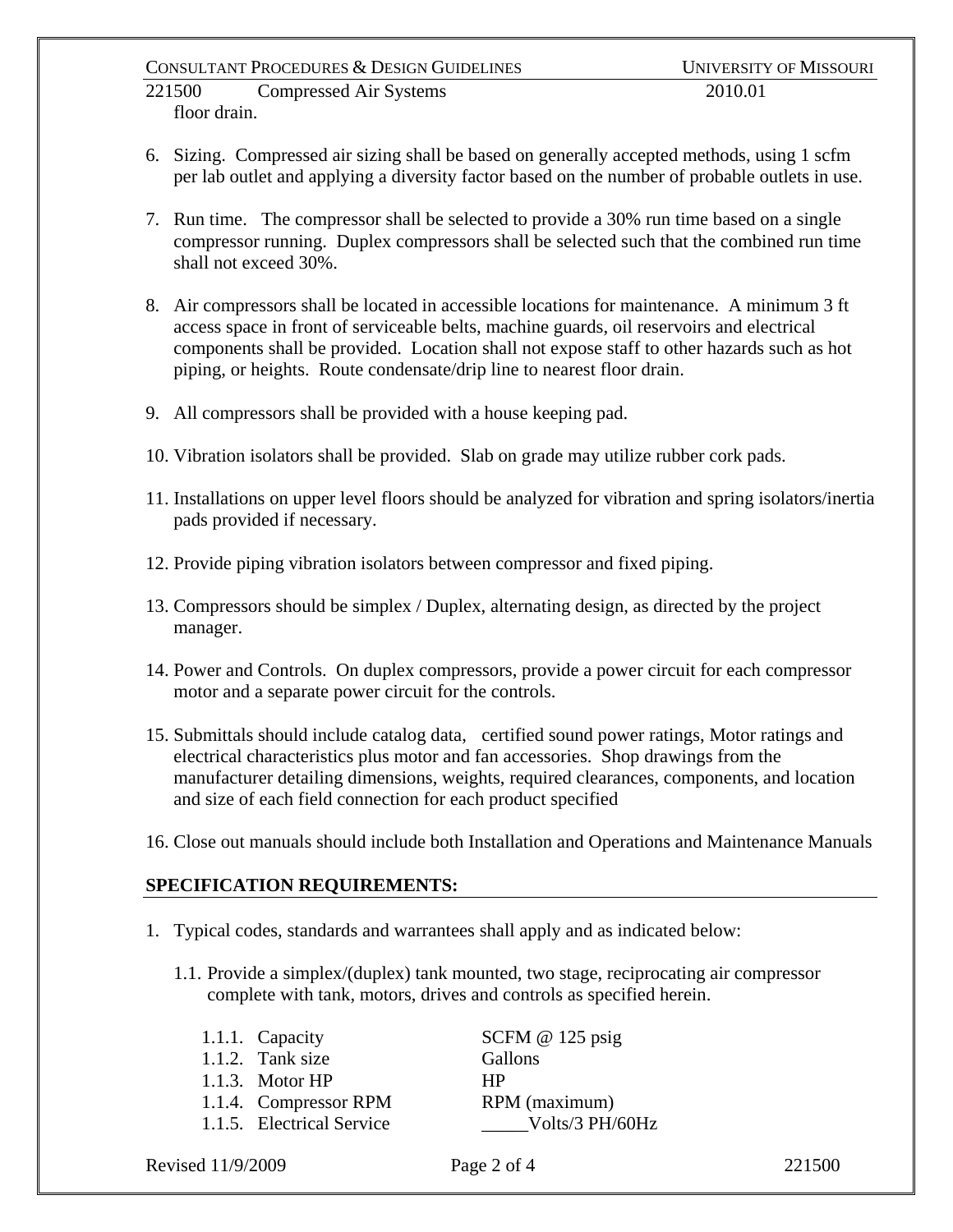221500 Compressed Air Systems 2010.01

# 1.2. Compressor

- 1.2.1. Crankcase shall be one piece cast iron construction. A crankcase with separate, removable oil pan will not be acceptable.
- 1.2.2. Valve assemblies shall be disc and spring type which do not require the removal of the head for replacement. Reed type valves are not acceptable.
- 1.2.3. Crankshaft bearings shall be tapered roller type and shall be serviceable without disassembly of the unit. Bearing rated  $L_{10}$  life shall be a minimum 20,000 hours. Journal type bearings are not acceptable.
- 1.2.4. Compressor shall have a large crankcase oil reservoir with an oil sight glass for visual verification of oil level.
- 1.2.5. Cylinders shall be finned for heat dissipation.
- 1.2.6. Cylinder heads and cylinder shall be 1-piece design.
- 1.2.7. First stage piston shall be aluminum. Second stage piston shall be cast iron.
- 1.2.8. Each cylinder shall contain 4 rings, three compression rings and one oil ring
- 1.2.9. Piston rods shall be die-cast aluminum alloy.
- 1.2.10. Pressure relief valve shall be located at interstage and discharge
- 1.2.11. Fin tube intercoolers shall be provided between stages.
- 1.2.12. Fin tube aftercooler shall be provided between the pump and receiver, integral to the flywheel assembly.
- 1.2.13. Flywheel shall have fan wheels for additional compressor cooling.
- 1.2.14. Crankshaft shall be ductile iron crankshaft.
- 1.2.15. Maximum compressor RPM is 800.
- 1.3. Tank
	- 1.3.1. Receiver tank shall be a horizontal steel tank, ASME rated with ASME relief valve.
	- 1.3.2. Provide tapping for drain test cock.
	- 1.3.3. A base shall be welded to the tank to secure the compressor and motor. The base shall slots to adjust alignment between motor and flywheel.
- 1.4. Motors. Alternating current, Squirrel Cage Induction Motor, Design B conforming to NEMA MG-1 Motors shall be selected for the capacity indicated. Motors shall not operate in the service factor. and as follows:
	- 1.4.1. High Efficiency, Greater than 94%
	- 1.4.2. Constant speed, 1750 RPM, Intermittent Duty
	- 1.4.3. Insulation System: Class F
	- 1.4.4. Enclosure and Method of Cooling: Open Drip Proof (ODP).
	- 1.4.5. Service Factor 1.10 for 3 phase motors
	- 1.4.6. Integral Thermal Overloads.
	- 1.4.7. Bearings shall be ball bearings or cylindrical roller bearings and grease lubricated.
	- 1.4.8. Bearing Life: L-10 of 30,000 hrs.
	- 1.4.9. Terminal Box must meet or exceed NEMA standards.
	- 1.4.10. Provide drain holes at low point in motor.
	- 1.4.11. All hardware shall be Corrosion resistant.

Revised 11/9/2009 Page 3 of 4 221500